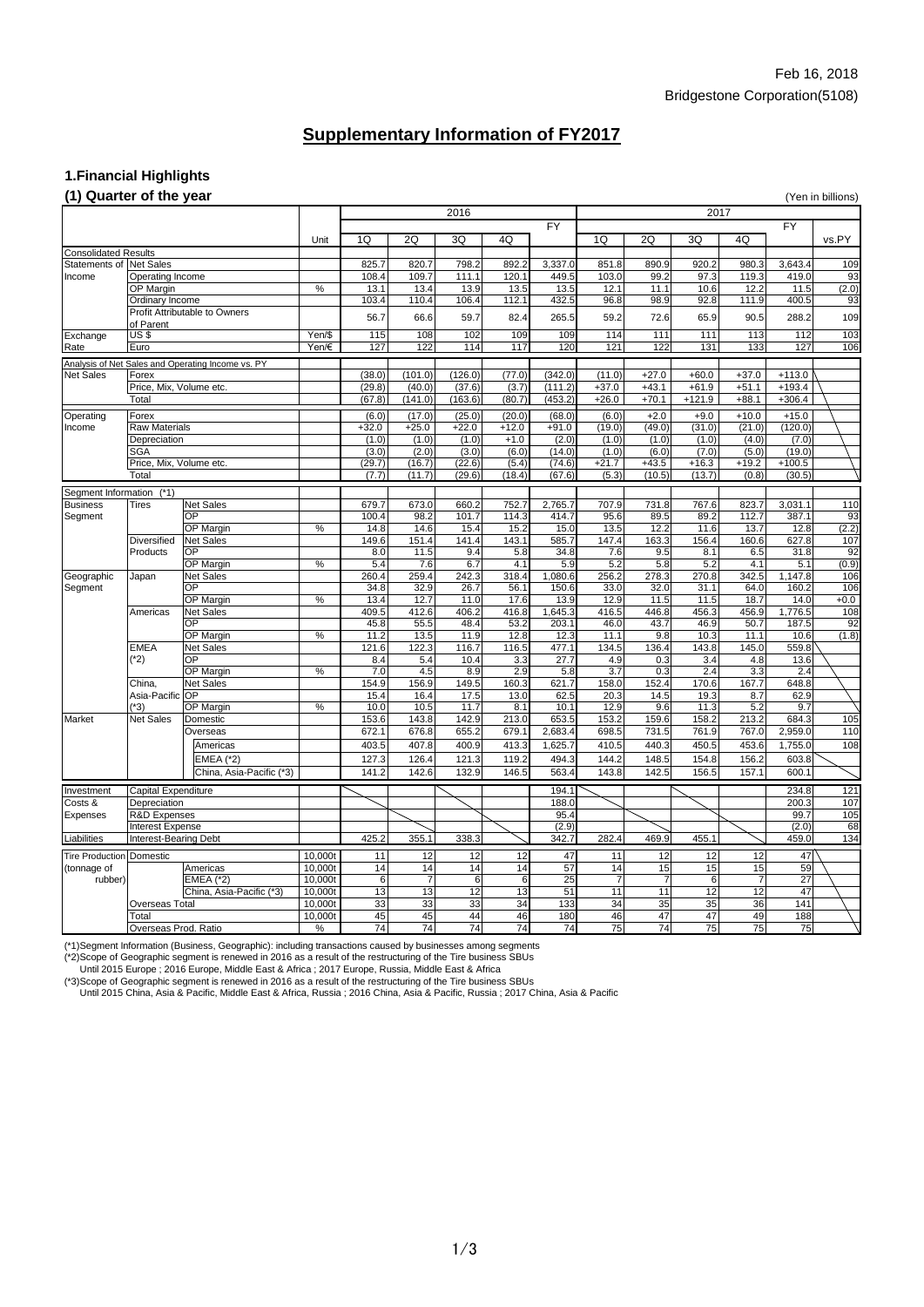| (2) Full Year                                                     |                                                         |                                       |                    |                    |               |                     |               |                    |                 |                      |               |                   |             | (Yen in billions)  |               |
|-------------------------------------------------------------------|---------------------------------------------------------|---------------------------------------|--------------------|--------------------|---------------|---------------------|---------------|--------------------|-----------------|----------------------|---------------|-------------------|-------------|--------------------|---------------|
|                                                                   |                                                         |                                       |                    | 2014               |               | 2015                |               | 2016               |                 | 2017                 |               |                   |             | 2018               |               |
|                                                                   |                                                         |                                       | Unit               | Actual             | vs.PY         | Actual              | vs.PY         | Actual             | vs.PY           | Actual               | vs.PY         | 1H<br>Fcst.       | vs.PY       | FY<br>Fcst.        | vs.PY         |
| <b>Consolidated Results</b>                                       |                                                         |                                       |                    |                    |               |                     |               |                    |                 |                      |               |                   |             |                    |               |
| Statements of Net Sales                                           |                                                         |                                       |                    | 3,673.9            | 103           | 3,790.2             | 103           | 3,337.0            | 88              | 3,643.4              | 109           | 1,810.0           | 104         | 3,800.0            | 104           |
| Income                                                            | Operating Income<br>OP Margin                           |                                       | $\%$               | 478.0<br>13.0      | 109<br>$+0.7$ | 517.2<br>13.6       | 108<br>$+0.6$ | 449.5<br>13.5      | 87<br>(0.2)     | 419.0<br>11.5        | 93<br>(2.0)   | 196.0<br>10.8     | 97<br>(0.8) | 463.0<br>12.2      | 110<br>$+0.7$ |
|                                                                   | Ordinary Income                                         |                                       |                    | 463.2              | 107           | 507.3               | 110           | 432.5              | 85              | 400.5                | 93            | 184.0             | 94          | 439.0              | 110           |
|                                                                   | Extra Loss (Gain)                                       |                                       |                    | (14.5)             |               | 29.1                |               | 10.9               |                 | (19.8)               |               |                   |             |                    |               |
|                                                                   | <b>Profit Attributable to Owners</b>                    |                                       |                    |                    |               |                     |               |                    |                 |                      |               |                   |             | 308.0              |               |
|                                                                   | of Parent                                               |                                       |                    | 300.5              | 149           | 284.2               | 95            | 265.5              | 93              | 288.2                | 109           | 129.0             | 98          |                    | 107           |
| Exchange                                                          | US\$                                                    |                                       | Yen/\$             | 106                | 108           | 121                 | 114           | 109                | 90              | 112                  | 103           | 108               | 96          | 108                | 96            |
| Rate                                                              | Euro                                                    |                                       | Yen/ $\notin$      | 140                | 108           | 134                 | 96            | 120                | 90              | 127                  | 107           | 132               | 108         | 132                | 104           |
|                                                                   | Analysis of Net Sales and Operating Income vs. PY       |                                       |                    |                    |               |                     |               |                    |                 |                      |               |                   |             |                    |               |
| <b>Net Sales</b>                                                  | Forex<br>Price, Mix, Volume etc.                        |                                       |                    | $+196.0$<br>(90.2) |               | $+264.0$<br>(147.8) |               | (342.0)<br>(111.2) |                 | $+113.0$<br>$+193.4$ |               | (29.0)<br>$+96.1$ |             | (77.0)<br>$+233.5$ |               |
|                                                                   | Total                                                   |                                       |                    | $+105.8$           |               | $+116.2$            |               | (453.2)            |                 | $+306.4$             |               | $+67.1$           |             | $+156.5$           |               |
| Operating                                                         | Forex                                                   |                                       |                    | $+45.0$            |               | $+55.0$             |               | (68.0)             |                 | $+15.0$              |               | (2.0)             |             | (11.0)             |               |
| Income                                                            | <b>Raw Materials</b>                                    |                                       |                    | $+77.0$            |               | $+121.0$            |               | $+91.0$            |                 | (120.0)              |               | $+8.0$            |             | $+2.0$             |               |
|                                                                   | Depreciation                                            |                                       |                    | (4.0)              |               | (1.0)               |               | (2.0)              |                 | (7.0)                |               | (6.0)             |             | (16.0)             |               |
|                                                                   | <b>SGA</b>                                              |                                       |                    | $+0.0$             |               | (12.0)              |               | (14.0)             |                 | (19.0)               |               | (31.0)            |             | (44.0)             |               |
|                                                                   | Price, Mix, Volume etc.                                 |                                       |                    | (78.1)             |               | (123.8)             |               | (74.6)             |                 | $+100.5$             |               | $+24.7$           |             | $+112.9$           |               |
|                                                                   | <b>Total</b>                                            |                                       |                    | $+39.9$            |               | $+39.2$             |               | (67.6)             |                 | (30.5)               |               | (6.3)             |             | $+43.9$            |               |
| Segment Information(*1)                                           |                                                         |                                       |                    |                    |               |                     |               |                    |                 |                      |               |                   |             |                    |               |
| <b>Business</b>                                                   | <b>Net Sales</b><br><b>Tires</b>                        |                                       |                    | 3,093.3            | 102           | 3,174.4             | 103           | 2,765.7            | 87              | 3,031.1              | 110           | 1,490.0           | 103         | 3,170.0            | 105           |
| Segment                                                           | <b>OP</b><br>$(*2)$<br>OP Margin                        |                                       | $\%$               | 435.8<br>14.1      | 109<br>$+0.9$ | 472.7<br>14.9       | 108<br>$+0.8$ | 414.7<br>15.0      | 88<br>$+0.1$    | 387.1<br>12.8        | 93            | 180.0<br>12.1     | 97<br>(0.8) | 429.0              | 111           |
|                                                                   | <b>Diversified</b><br><b>Net Sales</b>                  |                                       |                    | 601.8              | 110           | 635.0               | 106           | 585.7              | 92              | 627.8                | (2.2)<br>107  | 320.0             | 103         | 13.5<br>640.0      | $+0.8$<br>102 |
|                                                                   | <b>OP</b><br>Products                                   |                                       |                    | 42.1               | 109           | 44.5                | 106           | 34.8               | 78              | 31.8                 | 92            | 16.0              | 93          | 34.0               | 107           |
|                                                                   | $(*3)$<br>OP Margin                                     |                                       | $\%$               | 7.0                | (0.1)         | 7.0                 | $+0.0$        | 5.9                | (1.1)           | 5.1                  | (0.9)         | 5.0               | (0.5)       | 5.3                | $+0.2$        |
| Geographic                                                        | <b>Net Sales</b><br>Japan                               |                                       |                    | 1,264.9            | 100           | 1,187.8             | 94            | 1,080.6            | 91              | 1,147.8              | 106           | 560.0             | 105         | 1,200.0            | 105           |
| Segment                                                           | <b>OP</b>                                               |                                       |                    | 210.1              | 96            | 197.4               | 94            | 150.6              | 76              | 160.2                | 106           | 67.0              | 103         | 164.0              | 102           |
|                                                                   | OP Margin                                               |                                       | $\%$               | 16.6<br>1,768.1    | (0.7)         | 16.6<br>1,941.6     | $+0.0$        | 13.9<br>1,645.3    | (2.7)           | 14.0<br>1,776.5      | $+0.0$<br>108 | 12.0<br>870.0     | (0.2)       | 13.7               | (0.3)<br>101  |
|                                                                   | <b>Net Sales</b><br>Americas<br><b>OP</b>               |                                       |                    | 180.2              | 107<br>115    | 222.5               | 110<br>123    | 203.1              | 85<br>91        | 187.5                | 92            | 93.0              | 101<br>104  | 1,800.0<br>220.0   | 117           |
|                                                                   | OP Margin                                               |                                       | $\%$               | 10.2               | $+0.7$        | 11.5                | $+1.3$        | 12.3               | $+0.9$          | 10.6                 | (1.8)         | 10.7              | $+0.3$      | 12.2               | $+1.7$        |
|                                                                   | <b>EMEA</b><br><b>Net Sales</b>                         |                                       |                    | 439.2              | 104           | 421.7               | 96            | 477.1              |                 | 559.8                |               | 300.0             | 111         | 610.0              | 109           |
|                                                                   | <b>OP</b><br>$(*4)$                                     |                                       |                    | 20.3               | 995           | 21.4                | 105           | 27.7               |                 | 13.6                 |               | 7.5               | 141         | 23.0               | 169           |
|                                                                   | OP Margin                                               |                                       | $\%$               | 4.6                | $+4.2$        | 5.1                 | $+0.4$        | 5.8                |                 | 2.4                  |               | 2.5               | $+0.5$      | 3.8                | $+1.3$        |
|                                                                   | China,<br><b>Net Sales</b><br><b>OP</b><br>Asia Pacific |                                       |                    | 841.5<br>66.8      | 98<br>83      | 838.0<br>68.2       | 100<br>102    | 621.7<br>62.5      |                 | 648.8<br>62.9        |               | 320.0<br>32.0     | 103<br>92   | 690.0<br>72.0      | 106<br>114    |
|                                                                   | $(*5,6)$<br>OP Margin                                   |                                       | $\%$               | 7.9                | (1.4)         | 8.1                 | $+0.2$        | 10.1               |                 | 9.7                  |               | 10.0              | (1.2)       | 10.4               | $+0.7$        |
| Market                                                            | <b>Net Sales</b><br>Domestic                            |                                       |                    | 694.0              | 103           | 661.9               | 95            | 653.5              | 99              | 684.3                | 105           |                   |             |                    |               |
|                                                                   | Overseas                                                |                                       |                    | 2,979.9            | 103           | 3,128.3             | 105           | 2,683.4            | 86              | 2,959.0              | 110           |                   |             |                    |               |
|                                                                   |                                                         | Americas(*7)                          |                    | 1,746.3            | 107           | 1,919.5             | 110           | 1,625.7            | 85              | 1,755.0              | 108           |                   |             |                    |               |
|                                                                   |                                                         | $EMEA(*4)$                            |                    | 434.1              | 102           | 419.8               | 97            | 494.3              |                 | 603.8                |               |                   |             |                    |               |
|                                                                   |                                                         | China, Asia Pacific(*5)               |                    | 799.4              | 95            | 788.9               | 99            | 563.4              |                 | 600.1                |               |                   |             |                    |               |
| Balance                                                           | <b>Total Assets</b>                                     |                                       |                    | 3,960.9            |               | 3,795.8             |               | 3,716.0            |                 | 3,959.0              |               |                   |             |                    |               |
| <b>Sheet</b><br>$(*8)$                                            | <b>ROA</b><br><b>Net Assets</b>                         |                                       | $\%$               | 8.0<br>2,146.6     |               | 7.3<br>2,282.0      |               | 7.1<br>2,345.8     |                 | 7.5<br>2,402.7       |               |                   |             |                    |               |
|                                                                   | <b>ROE</b>                                              |                                       | $\%$               | 15.5               |               | 13.3                |               | 11.8               |                 | 12.5                 |               |                   |             |                    |               |
|                                                                   |                                                         | Ratio of total equity to total assets | $\%$               | 52.4               |               | 58.2                |               | 61.5               |                 | 59.2                 |               |                   |             |                    |               |
|                                                                   | Interest-Bearing Debt                                   |                                       |                    | 592.9              | 105           | 441.5               | 74            | 342.7              | 78              | 459.0                | 134           |                   |             | 420.0              | 92            |
| <b>Cash Flows</b>                                                 | <b>Operating Cashflow</b>                               |                                       |                    | 428.6              |               | 553.9               |               | 444.5              |                 | 418.1                |               |                   |             |                    |               |
|                                                                   | <b>Investing Cashflow</b><br><b>Free Cashflow</b>       |                                       |                    | (305.6)<br>122.9   |               | (233.3)<br>320.5    |               | (178.2)<br>266.2   |                 | (200.7)<br>217.3     |               |                   |             |                    |               |
| Investment                                                        | <b>Tires</b><br>Capital                                 |                                       |                    | 268.3              | 105           | 229.8               | 86            | 178.0              | 77              | 214.9                | 121           |                   |             | 310.0              | 144           |
|                                                                   | <b>Expenditure Diversified</b>                          |                                       |                    | 28.0               | 147           | 23.6                | 84            | 16.0               | 68              | 19.9                 | 124           |                   |             | 28.0               | 141           |
|                                                                   | Total                                                   |                                       |                    | 296.3              | 108           | 253.5               | 86            | 194.1              | $\overline{77}$ | 234.8                | 121           |                   |             | 338.0              | 144           |
| Costs &                                                           | Depreciation                                            |                                       |                    | 188.3              | 107           | 202.3               | 107           | 188.0              | 93              | 200.3                | 107           |                   |             | 211.0              | 105           |
| Expenses                                                          | <b>R&amp;D Expenses</b>                                 |                                       |                    | 94.1               | 106           | 94.9                | 101           | 95.4               | 100             | 99.7                 | 105           |                   |             | 105.0              | 105           |
| <b>Interest Expense</b><br>Dividend per Share<br><b>Dividends</b> |                                                         | Yen                                   | 0.3<br>100         | 15                 | (2.1)<br>130  |                     | (2.9)<br>140  | 141                | (2.0)<br>150    | 68                   | 80            |                   | 160         |                    |               |
|                                                                   |                                                         |                                       |                    |                    |               |                     |               |                    |                 |                      |               |                   |             |                    |               |
| Tire Production Domestic<br>(tonnage of                           | Americas                                                |                                       | 10,000t<br>10,000t | 51<br>57           |               | 48 \<br>56          |               | 47<br>57           |                 | 47<br>59             |               | 25<br>31          |             | 51<br>62           |               |
| rubber)                                                           | $EMEA(*4)$                                              |                                       | 10,000t            | 21                 |               | 22                  |               | 25                 |                 | 27                   |               | 16                |             | 31                 |               |
| $(*9)$                                                            |                                                         | China, Asia Pacific(*5)               | 10,000t            | 53                 |               | 54                  |               | 51                 |                 | 47                   |               | 24                |             | 51                 |               |
|                                                                   | <b>Overseas Total</b>                                   |                                       | 10,000t            | 131                |               | 132                 |               | 133                |                 | 141                  |               | 71                |             | 144                |               |
|                                                                   | Total                                                   |                                       | 10,000t            | 182                |               | 179                 |               | 180                |                 | 188                  |               | 96                |             | 195                |               |
|                                                                   | Overseas Prod. Ratio                                    |                                       | $\%$               | 72                 |               | 73                  |               | 74                 |                 | 75                   |               | 74                |             | 74                 |               |

(\*1)Segment Information (Business, Geographic): including transactions caused by businesses among segments

(\*2)Net sales of "Specialty Tires" business accounts for less than 10% of "Tires" business in 2017

(\*3)Net sales composition of "Diversfied Products" segment in 2017 is as follows

Chemical and Industrial Products : Less than 50% , BSAM Diversified Products : Less than 40% , Sporting goods,bicycles : More than 10%

(\*4)Scope of Geographic segment has been renewed since 2016 as a result of the restructuring of the Tire business SBUs

Until 2015 Europe ; In 2016 Europe, Middle East & Africa ; Since 2017 Europe, Russian, Middle East & Africa

(\*5)Scope of Geographic segment has been renewed since 2016 as a result of the restructuring of the Tire business SBUs

 Until 2015 China, Asia Pacific, Middle East & Africa, Russia ; In 2016 China, Asia Pacific, Russia ; Since 2017 China, Asia Pacific (\*6)Net sales composition in 2017 is as follows

Asia & Pacific: More than 70%, China: Less than 30%

(\*7) "United States" in 2017 : ¥1,431.2 billion

(\*8)The actual closing balance of Balance Sheet in 2016 has been revised, due to the change in accounting standard of a group company

(\*9)Scope of aggregated segment has been changed since 2018 forecast